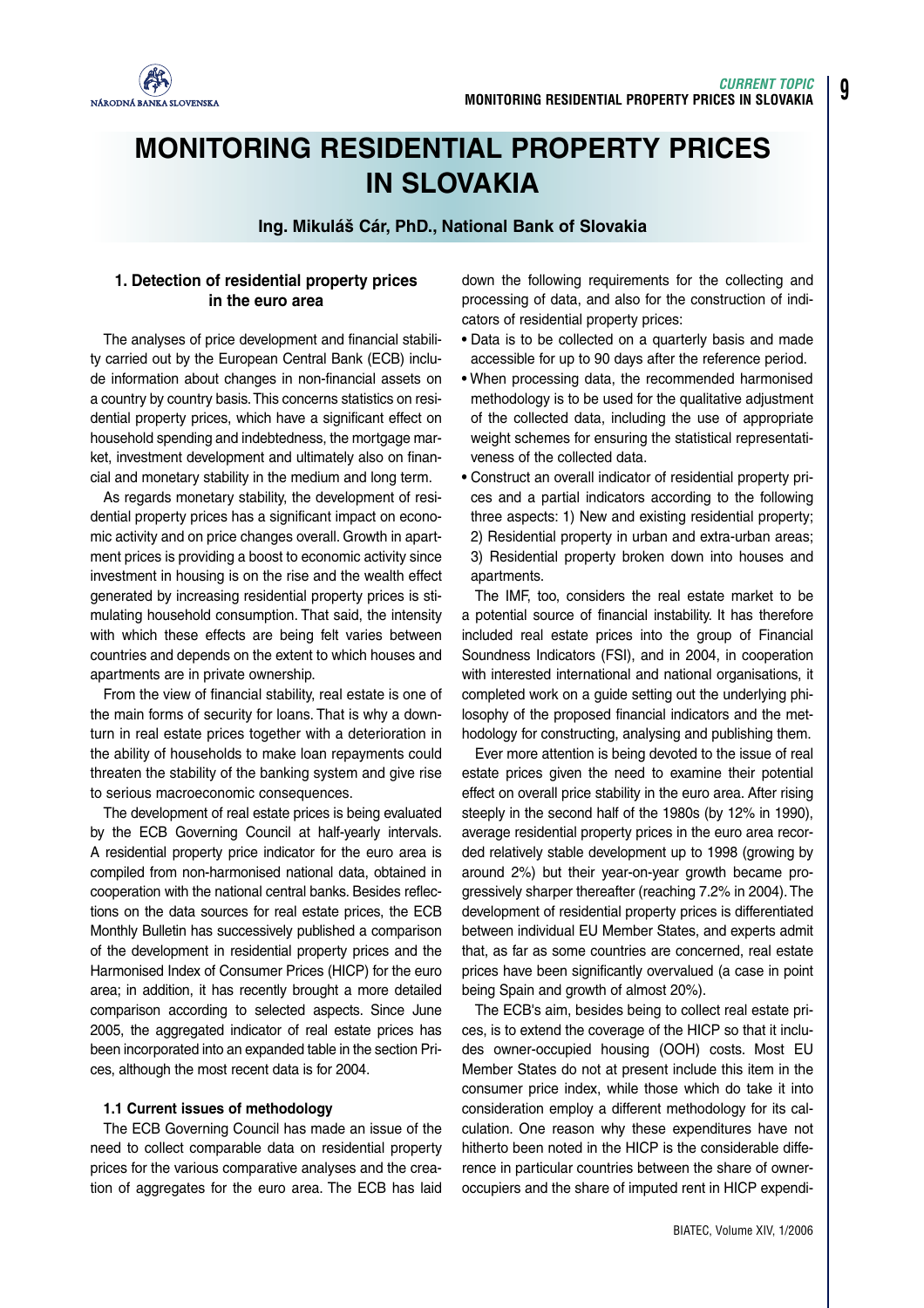# **10** *CURRENT TOPIC* **MONITORING RESIDENTIAL PROPERTY PRICES IN SLOVAKIA**



ture (for example, Spain has a ratio of 84.3% : 2.6% and Germany 42.6% : 10.9%).

The ECB is supporting the original Eurostat plan under which the HICP should include OOH costs from 2007. For various reasons, however, the fulfilment of the original timetable has been delayed. The original objective to have OOH costs covered by the HICP from 2007 is overly optimistic in our view, considering that the pilot study of this issue, currently being conducted under the ongoing Eurostat project (one of the goals of which is to construct a quarterly price indicator for residences in the household sector), may not be expected to produce results for another 2-3 years or so. Even the ECB takes the view, published in last July's Monthly Bulletin, that only the decision on OOH costs, not the actual collection, is expected to happen in 2008. According to the relevant institutions, the actual launch of a harmonised collection of prices for residential property may not be expected to take place before 2010. This matter is a responsibility of the official statistical institutions, in accordance with the Memorandum of Understanding on Economic and Financial Statistics between the Directorate General Statistics of the ECB and Eurostat.

The ECB and Eurostat agree in general on the necessity to harmonise the methodology for the collection of comparable data on real estate prices throughout the euro area. The information to date in this area shows that certain differences need to be overcome whether in the collecting and processing of data or in constructing indicators of real estate prices – differences which arise from the extent of the solution applied up to now and from the different national specifics. The same goes for the collection of comparable data on land prices.

All the current activities and initiatives concerning the collection of comparable data on residential property prices are lagging behind current needs. Moreover, the fact that different countries use substantially different methodologies for the collection of the required data on residential property prices and land prices makes it necessary to realise the meaningful value of the aggregated indicators for the euro area which are constructed from such relatively heterogeneous data. The ECB also takes the view that an aggregated residential property price indicator is more suited to characterising certain general trends than to making a comparison of the detailed relations in the development of these prices among individual euro area countries.

## **1.2 Collection of data on residential property prices in EU countries**

According to the ECB's information, the data sources for residential property prices vary considerably among the EU 15 and are provided by:

**•** national statistical offices – Denmark, Luxemburg, Germany, Sweden,

- **•** ministries Spain (Ministry of Infrastructure and Urban planning), Ireland (Environment Ministry),
- **•** mortgage lenders United Kingdom,
- **•** real estate agencies Belgium, Finland, France, Portugal, Austria and Italy,
- **•** land registry offices The Netherlands,
- **•** a national bank Greece.

Often a combination of sources are used in order to collect reliable data. The reliability of data on real estate prices is affected by other factors besides the variety of sources, for example:

- **•** the non-uniformity of data with regard to its geographic aspects, in other words its coverage,
- **•** insufficient and different structuring of data according to apartment type,
- **•** differences in the way real estate is sold (for cash, or under a loan),
- **•** the weight schemes used to ensure that the original data is representative,
- **•** different collection periods, and so on.

The ECB's construction of an aggregated quarterly indicator of residential property prices in the euro area (meaning, at present, data from the EU 15 except for the UK, Sweden and Denmark) is conditioned on the accessibility of national data for at least 80% percent of the countries (the data for Belgium and Luxembourg is not usually available since the period between the reference period and processing is delayed by 8 and 19 months). For the missing countries, average values are provided on the basis of the data from those countries that make it available.The aggregated residential property price indicator for the euro area is adjusted using weights that take into account how much the individual countries contribute to euro area GDP. The indicator calculated in this way may suitably be used only for the analysis of certain general trends in the development of residential property prices. Not even the ECB uses this substantially heterogeneous data to make detailed analyses of various aspects in the development of real estate prices among individual countries.

In order to increase the quality of the aggregated residential property price indicator for the euro area, efforts are being made to ensure that the national data consistently reflects the real market in such real estate. A prerequisite in this regard is the selection of suitable sources and the use of recommended methods for the qualitative adiustment of the collected data.

In 2004, the ECB made an issue of the need to collect data on residential property prices in the new EU Member States.

As regards accessibility to this data in the respective countries, the situation is as follows:

Czech – the national statistical office provides Republic access to quarterly data for houses and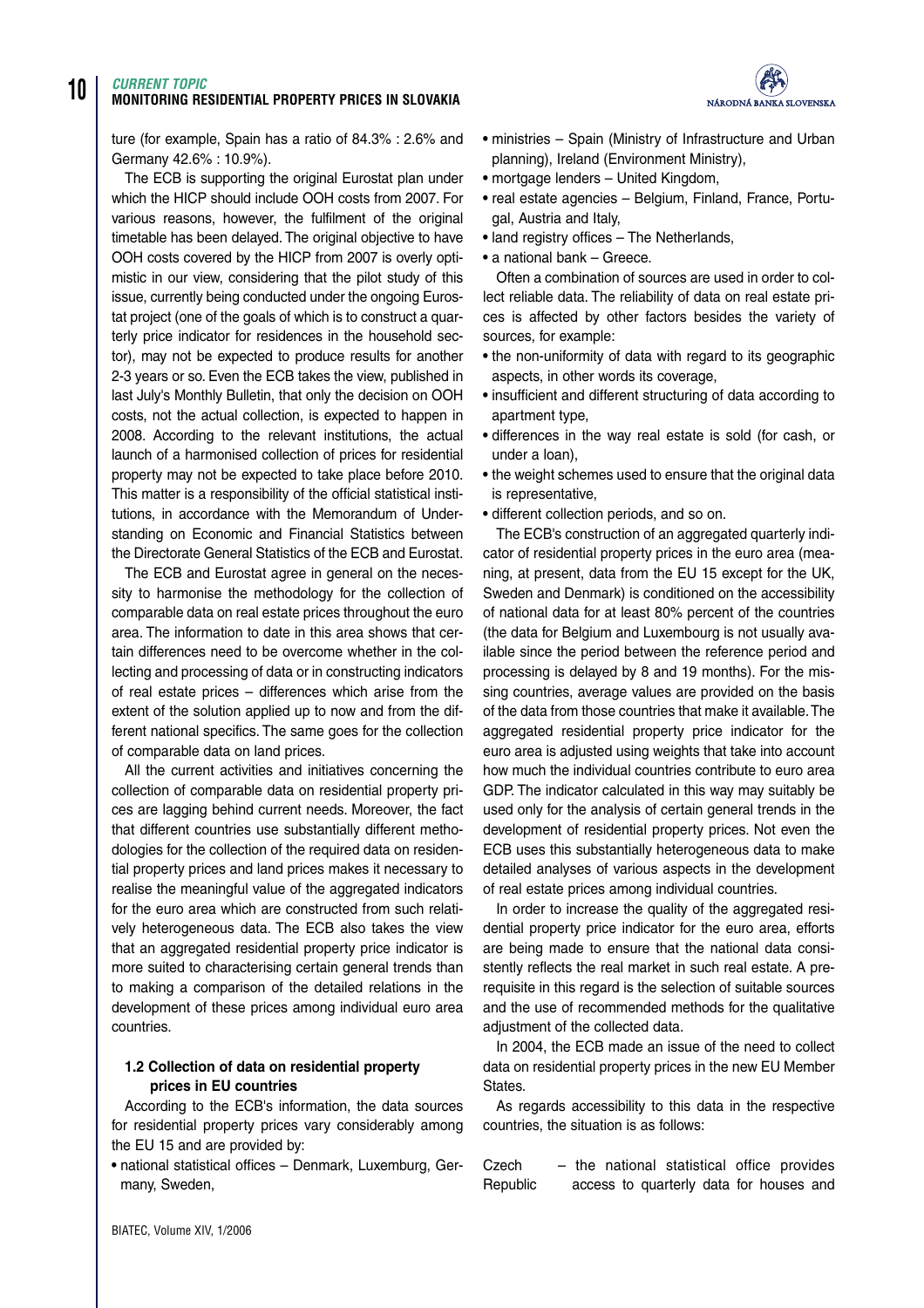

apartments for the whole country from 2001, and annual data from 1999;

- Estonia the national statistical office provides quarterly data for the capital city from 1997;
- Hungary the national statistical office provides quarterly data for the capital city from the fourth quarter of 2001;
- Poland the national statistical office provides annual data for the whole country from 2003;
- Latvia the national statistical office provides annual data for new and existing residential property for the whole country from 2002;
- Lithuania the land registry offices are expected to provide the required data for new and existing residential property from July 2005;
- Malta quarterly data for houses and apartments for the whole country from 1980 is provided through classified advertisement records of real estate transactions;
- Slovakia the first data was acquired for the first quarter of 2005 from the National Association of Real Estate Offices of Slovakia;
- Slovenia the collection of the necessary data through tax offices is under consideration;
- Cyprus the options for collecting the necessary data have not yet been clarified.

Data sources for real estate prices are also relatively varied in the new EU Member States. According to the acquired information, individual national central banks most often obtain data on real estate prices through national statistical offices and real estate agencies. In the Czech Republic, for example, there is cooperation between the Statistical Office and financial offices but, in order to collect current data, there are also efforts to cooperate with real estate agencies.

The new Member States are, it may be said, generally demonstrating an intention to collect data from any accessible source by means of methodologies operatively adjusted to national conditions.





# **MONITORING RESIDENTIAL PROPERTY PRICES IN SLOVAKIA**

**11**

*CURRENT TOPIC*

# **2. Options for the collection of residential property price data in Slovakia**

Having joined the EU, Slovakia is required to fulfil agreed obligations to particular pan-European institutions. Among the ECB's requirements of national banks is that they provide quarterly data on real estate prices.

In Slovakia, at present, the real estate market (though displaying substantial regional differences) is linked above all with the leading players in real estate transactions and their interest in information on the situation and development of real estate prices. Price data for individual real estate is becoming an object of interest for property developers, commercial banks, and also the NBS. A wide-ranging order from society for information on real estate prices is gradually being created.

Through the national accounts and in accordance with the ESA 95 methodology, the Statistical Office of the Slovak Republic (ŠÚ SR) conducts an annual survey of aggregated information on non-financial assets for the whole economy, as well as for the main sectors and industries. Price data for individual real estate is, however, not yet covered by the periodical statistical survey and there is not even an officially administered data source for this purpose.

As regards the collection of real estate prices, one of the notified activities is the preparation of the pilot project entitled "Price monitoring for buildings and building land", which is being coordinated by the Construction Faculty of the Slovak Technical University (STU) in Bratislava, in cooperation with the ŠÚ SR and the Geodesy, Cartography and Cadastre Authority of the Slovak Republic.

The NBS's request that the ŠÚ SR include a survey of real estate prices in the Programme of State Statistical Surveys for 2006-2008 was not accepted. The ŠÚ SR justified this decision on grounds that its projected budget provided insufficient financial and human resources. Another serious reason, according to the ŠÚ SR, is the lack of a methodology for the survey, something which is due to come out of the pilot study on practical ways to audit residential property prices, now being carried out under the Eurostat project<sup>1</sup>.

In seeking options for the collection of residential property prices, the NBS has signed an agreement with the National Association of Real Estate Offices of Slovakia (NARKS) on ensuring the processing of data on real estate prices. The subject-matter of the agreement is the obligation of NARKS to process a database of real estate price data for each quarter of 2005 in such a structure and regional breakdown that meets the requirements of the ECB.

–––––––––––––––

<sup>1</sup> Five countries have been engaged in the Eurostat project (HICP-OOH) since 2000 (Germany, Spain, Poland, Finland and the UK) and more countries are due to participate in it from 2006. The project comprises seven modules and, according to the ŠÚ SR, Slovakia is interested in module 1 (dwelling prices),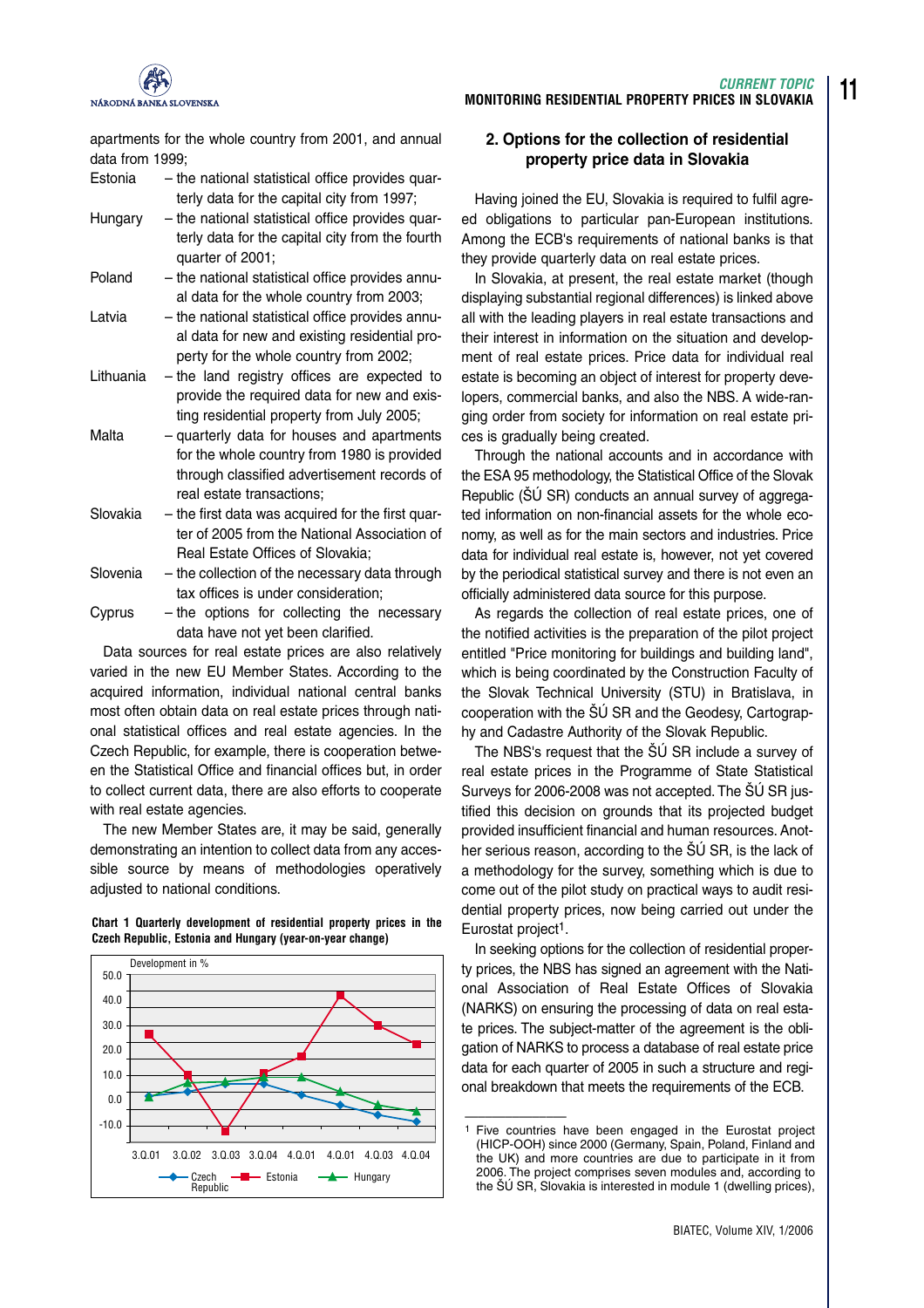# **12** *CURRENT TOPIC* **MONITORING RESIDENTIAL PROPERTY PRICES IN SLOVAKIA**

## **2.1 Characteristics of residential property prices data from the NARKS database**

The NARKS database on the prices of houses and apartments only contains data for a particular part of executed real estate transactions, since only around one in ten of the entities which mediate the purchase and sale of real estate are actually members of the association.

The output compilations of prices for existing apartments and houses are made on the basis of classified advertisement records. For any component real estate, the database software offers the number of transactions in that particular type of residential property and also the following price variants:

– average offer price in SKK (an arithmetic average of prices for the respective type of residential property, based on the classified advertisement records);

– average offer price in SKK/m2;

– representative average offer price in SKK (an arithmetic average of prices for the respective type of residential property, based on classified advertisement records and excluding extreme prices);

– representative average offer price in SKK/m2;

– representative average sale price.

Of the data in the output compilations for the first two quarters of 2005 (broken down by district and by individual types of apartments and houses), only the figures on average offer price in SKK could realistically be used. The output compilations contained hardly any data on average sale prices in SKK since the life cycle of classified advertisement records on offered real estate includes only in exceptional cases any supplementary information on the sale price.

The extent to which the offer price and sale price correspond depends on the level of development in the real estate market. If certain apartments have been up for sale for, say, a year, then their sale price is likely to be lower by approximately 10-15%. But as regards the reliability of generalised information from the incomplete data, it is less important whether data on offer or sale prices is used than that account is taken of the maximum real number of executed real estate transaction in particular regions.

From the evaluation of data provided by the NARKS database for the first two quarters of 2005, certain facts are clear:

–––––––––––––––

- **•** The database does not include all the attributes for real estate breakdown as required by the ECB;
- **•** Price data for apartments and houses is not specified for new and existing;
- **•** Data on houses is not structured according to number of rooms but on a breakdown into houses and villas;
- **•** The database records a significant number of cases where particular districts have only a few transactions for certain types of real estate, which increases the potential risk that information on real prices in real estate transactions will be distorted (for example, only the more expensive sales in Poprad district were included in the database);
- **•** Data on prices per 1 m2 of building land have been available since the third quarter of 2005;

The methodology for the collection and initial processing of residential property prices is incorporated into the software, and it is relatively complicated to make any changes to the software for the purpose of observing NBS criteria and requirements more consistently.

Despite the fact that the NARKS database on residential property prices is not being created for the purpose of meeting ECB requirements and does not even meet some of the statistical requisites of the sample set, it remains at present one of the few accessible data sources through which general information on the state and development of residential property prices in Slovakia may be acquired.

Given that a Europe-wide system for the collection and publication of data on real estate prices through national statistical offices may not, on the basis of development to date, be expected until after 2010, we consider the current data sources for real estate prices in Slovakia to be a transitional solution. The continuous information used for processing and generalising data from the NARKS database may in future be used to check and select an appropriate data source serving an official system for the quarterly collection of real estate prices, in accordance with the harmonised methodology employed in the euro area.

# **2.2 Methodology for processing data from the NARKS database**

During the initial processing of data from the NARKS database, we took from the output compilations the calculated representative average offer price in SKK/m2 for particular types of existing apartments in respective districts. As far as existing houses are concerned, representative average offer prices in SKK/m2 for particular house types are not available in the output compilations and the calculations need to be finalised. In making the calculation, we first took the representative average offer price for particular house types in each district and divided it by a selected value for the average size of their usable area (150 m2 for houses and 250 m2 for villas).

In the second stage, we used a weighted arithmetic ave-



the implementation of which is divided into 16 stages spread over a period of 18 months. A total of 11 countries are due to participate in this module. The ŠÚ SR and Eurostat signed an agreement towards the end of 2005. The success of the entire project depends, however, on the lauch of modules concerning activity coordination in regard to auditing the implementation of price collection for dwellings and for the renovation and major reconstruction of residential property, as well as auditing the collection of prices for building land. Another important task is to prepare the technical manual for the gradual implementation of the measures under the first three modules. Then there are modules 4 to 7, which, according to current information, have not yet received any expressions of interest, a fact that could further delay the completion of the pilot project.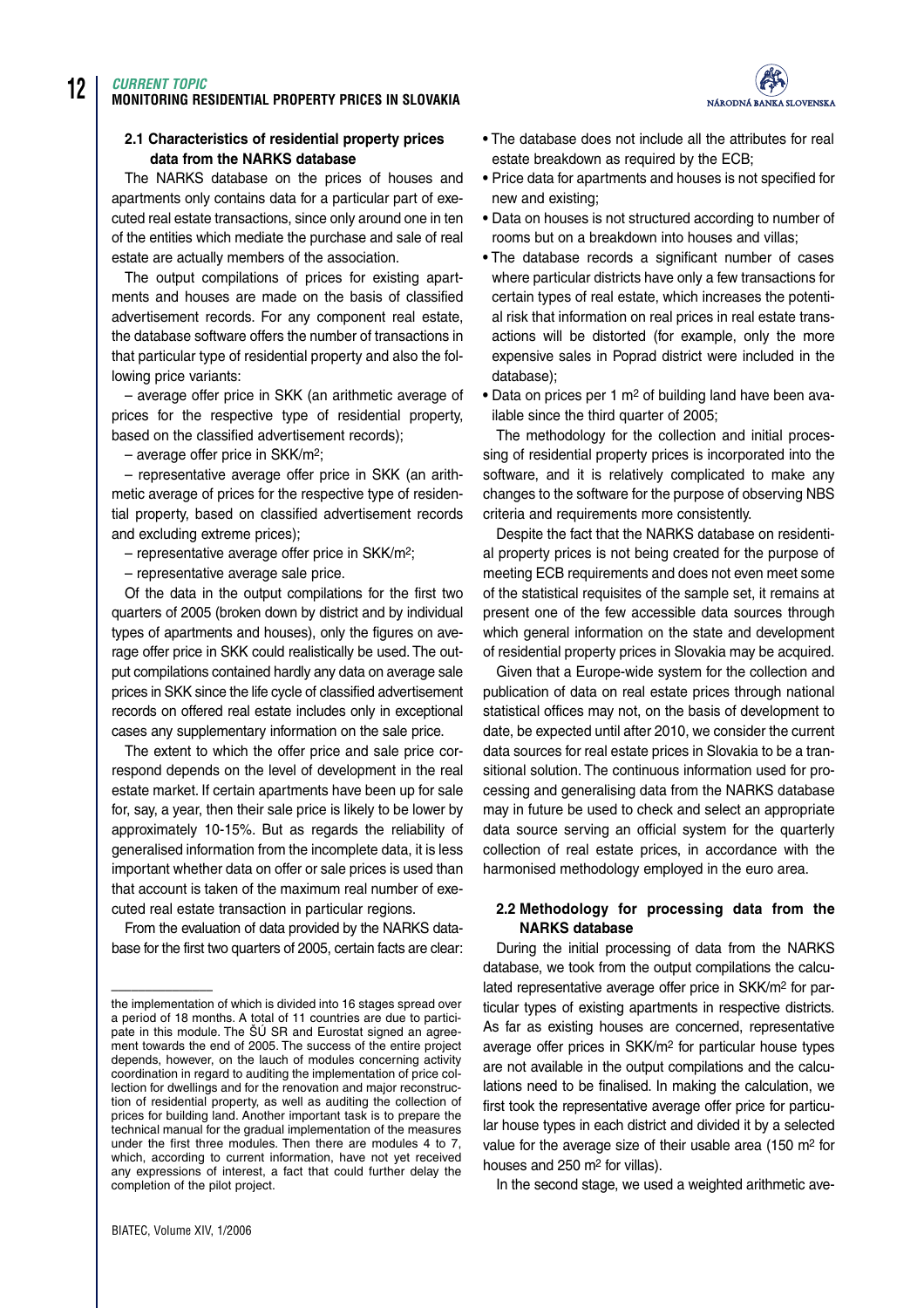

rage to calculate the average prices per 1 m2 for particular types of apartments and houses in individual regions. The weights were the total number of transactions involving the particular types of apartments and houses in districts of the respective region.

#### **Table 1**

|                                                                 | BA    |       | ΤN   | ΝR   | ΖA   | BB   | P0   | KE   | SR     |
|-----------------------------------------------------------------|-------|-------|------|------|------|------|------|------|--------|
| Share of recorded<br>transactions in %                          | 95.99 | 2.23  | 0.06 | 0.92 | 0.23 | 0.27 | 0.09 | 0.21 | 100.00 |
| Share of assumed<br>real transactions in %,<br>or $v_k$ in $\%$ | 52.00 | 14.00 | 4.00 | 8.00 | 7.00 | 6.00 | 3.00 | 6.00 | 100.00 |

Thirdly, we calculated the "objectivised" average offer price per 1 m2 for particular types of apartments and houses in Slovakia. Using a weighted arithmetic average, this value was calculated by taking the sum of the multiples of the prices per 1  $m<sup>2</sup>$  for particular apartment and house types in individual regions (calculated in the second stage) and the selected weight coefficients (in %) for the individual regions2, and dividing this figure by 100 (the individual regions as the sum of their relative shares in the assumed real transactions in apartments for the whole of Slovakia, in %). It is shown by the following equation:

$$
CON_{SR} = \frac{{\sum_{k=1}^{8}CON_k, v_k, 100}}{{100}},
$$

where:

 $CON_{SP}$  – the objectivised average offer price per 1 m<sup>2</sup> of particular apartment and house types in Slovakia,

 $CON_k$  – the average offer price per 1 m<sup>2</sup> of particular apartment and house types in individual regions,

 $v_k$  – selected weight coefficients for individual regions, generally corresponding to the actual share of the regions in apartment transactions for the whole of Slovakia,

 $k$  – individual regions.

Using the stated weighting, the average price per 1 m2 of the respective residential property is calculated for the whole of Slovakia, partially reducing the disparity between the recorded and real transactions in dwellings in individual regions, as Table 1 shows.

The weighting should ensure that account is taken of the real share of individual regions in the creation of the aggregated average price for a given residential property for the whole of Slovakia. This is an important step in order to achieve an objectivised generalisation of the characteristics calculated from the incomplete (selected) data.

The method used for calculating the average price of monthly rents for individual regions and the whole of Slovakia was similar to that used for calculating the price per 1 m2 of real estate.

# **2.3 Preliminary results for the development of realestate in Slovakia in the first and second quarters of 2005**

**MONITORING RESIDENTIAL PROPERTY PRICES IN SLOVAKIA**

Table 2 gives a summary of the number of executed transactions in selected real estate, the preliminary average price values per 1 m<sup>2</sup> for particular residential properties, and the average price values for monthly rents for the first two quarters of 2005.

The number and structure of real estate transactions in the first two quarters of 2005 was relatively similar. The database records 50 608 residential property transactions for the first quarter (almost 41 000 involving existing apartments and almost 10 000 existing houses). Though the database shows fewer transactions in the second quarter compared to the first, their structure remained practically unchanged. Apartment sales accounted for around 80% of all transactions in residential property, and sales of houses and villas for around 20%. Moreover, most of the trading was in three-room apartments.

In keeping with the calculation methodology, the average offer price per 1 m2 for apartments stood at almost SKK 25 000 for the first two quarters of 2005. With the exception of five-room and larger apartments, the average offer price for apartment types hardly changed at all from one quarter to the next.

Residential property prices vary substantially between regions. There is a significant difference between the offer prices for apartments and houses in Bratislava region (for example, around SKK 33 000 per 1 m2) and other regions (from around SKK 11 000 per 1  $m<sup>2</sup>$  to SKK 19 000 per 1 m2). An example of a comparatively high offer price per 1 m2 is found in Prešov region (around SKK 22 000).

The average offer price per  $1 \text{ m}^2$  for existing houses was slightly higher than the price for apartments and did not change significantly in the first two quarters of 2005 (fluctuating at around SKK 27 000).

The aggregate average offer price per 1 m<sup>2</sup> for apartments and houses, and the average price for monthly rent of such real estate remained at almost the same level for the two quarters.

The average monthly rent for apartments over the first two quarters of 2005 stood at almost SKK 16 000, and with all apartment types it was lower than the average offer price per 1 m2 for their sale. As regards houses, the average monthly rent for the first quarter was almost SKK 55 000 and it increased in the second quarter by around

BIATEC, Volume XIV, 1/2006

*CURRENT TOPIC*

<sup>–––––––––––––––</sup> 2 After consulting representatives from NARKS, it was decided to use the following weight coefficients: BA – 0.52, TT – 0.14, TN – 0.04, NR – 0.08, ZA – 0.07, BB – 0.06, PO – 0.03, and KE – 0.06.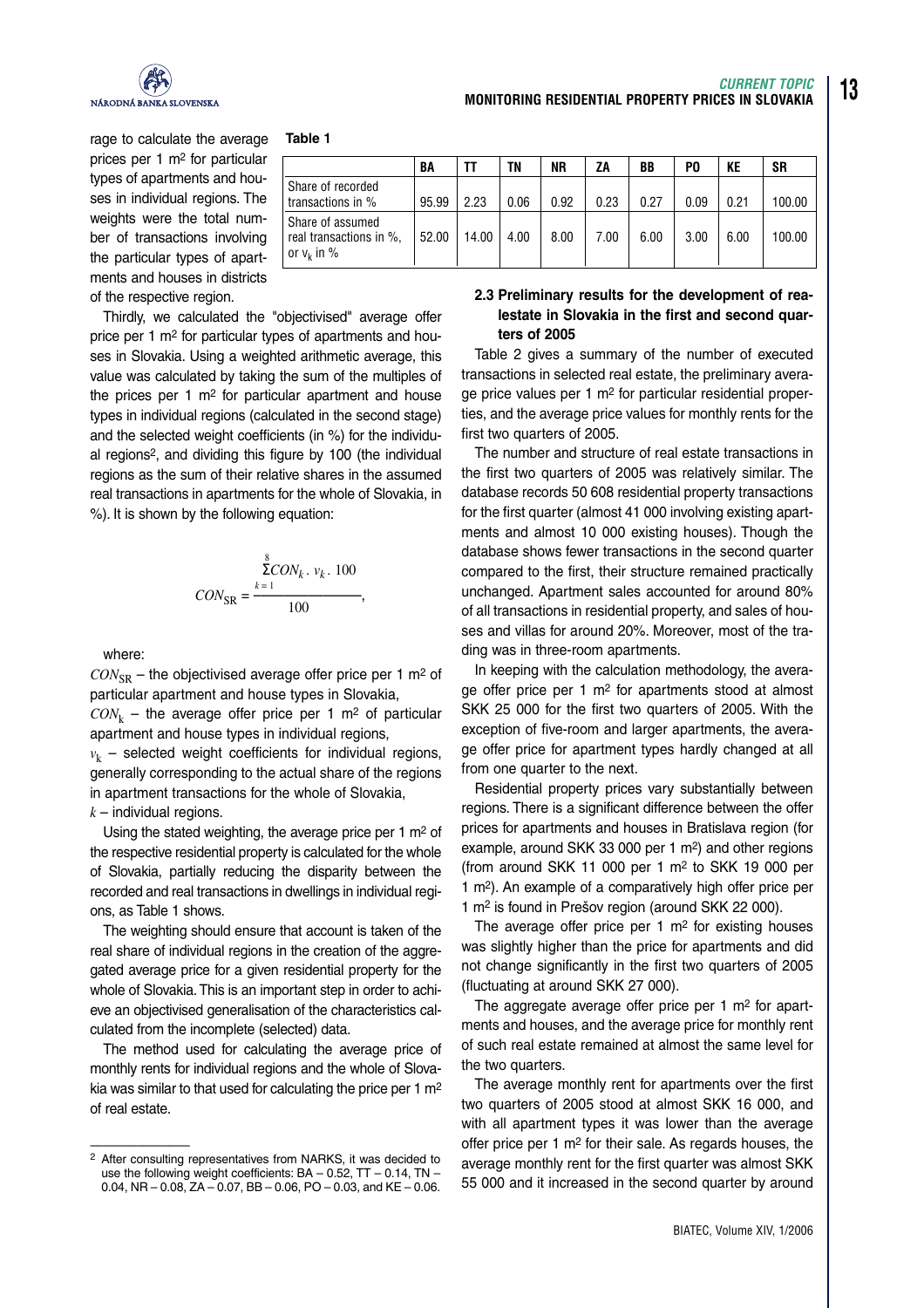## *CURRENT TOPIC* **MONITORING RESIDENTIAL PROPERTY PRICES IN SLOVAKIA**



methodology used

| Table 2 Basic data on the sale and rent of residential property for the first two quarters of 2005 |  |
|----------------------------------------------------------------------------------------------------|--|
|----------------------------------------------------------------------------------------------------|--|

| <b>Type of property</b>     | <b>Sale</b>                      |         |         |                           | Rental                           |         |                               |         |
|-----------------------------|----------------------------------|---------|---------|---------------------------|----------------------------------|---------|-------------------------------|---------|
|                             | <b>Number</b><br>of transactions |         |         | Price per<br>$1 m2$ in Sk | <b>Number</b><br>of transactions |         | <b>Monthly</b><br>rent in SKK |         |
|                             | 1.Q                              | 2.0     | 1.0     | 2.0                       | 1.Q                              | 2.0     | 1.0                           | 2.0     |
| <b>Existing apartments:</b> | 40 882                           | 37 824  | 24 565  | 24 5 26                   | 8 3 1 9                          | 7975    | 15 579                        | 16 283  |
| 0f<br>$-1$ -room            | 7928                             | 7 3 3 7 | 25 223  | 25 192                    | 1 201                            | 1 2 3 5 | 8 2 6 4                       | 8627    |
| which: $-2$ -room           | 10826                            | 9 2 3 1 | 24 930  | 24 977                    | 2 3 8 2                          | 2 3 5 4 | 12 4 74                       | 12 698  |
| $-3$ -room                  | 15 4 26                          | 15 389  | 24 3 27 | 24 033                    | 3 2 9 0                          | 2 9 8 2 | 16 886                        | 18 161  |
| $-4$ -room                  | 6 2 3 9                          | 5 3 7 1 | 23 4 36 | 23 278                    | 1 2 1 1                          | 1 0 5 1 | 23 4 79                       | 23 4 14 |
| -5-room or larger           | 463                              | 496     | 27 940  | 35 129                    | 235                              | 353     | 25 4 49                       | 29 885  |
| <b>Existing houses:</b>     | 9726                             | 8671    | 26 819  | 27 139                    | 2 3 0 7                          | 2076    | 54 670                        | 56 065  |
| of which: - houses          | 9 4 2 5                          | 8 4 9 9 | 26 248  | 26 809                    | 2 2 4 9                          | 2017    | 39 338                        | 40 286  |
| – villas                    | 301                              | 172     | 44 692  | 43 445                    | 58                               | 59      | 70 002                        | 71 844  |
| Total:                      | 50 608                           | 46 495  | 24 998  | 25 014                    | 10626                            | 10 051  | 24 066                        | 24 500  |

Source: NARKS database and NBS own calculations

#### **Chart 2 Offer prices for particular apartment types in the first and second quarters of 2005**



Source: NARKS database and NBS calculations





Source: NARKS database and NBS calculations

2.6%. The average monthly rent for apartments is substantially lower than that for houses.

## **2.4 Assessment of the residential property price development in Slovakia from 2002**

For the purpose of comparing the development of offer prices for residential property over the longer term, the to calculate comparable prices of residential property was also used to calculate the annual data on residential property prices for the period 2002- 2004 that is accessible from the NARKS database (quarterly data for the stated years are not available).

As regards the development of pri-

ces for particular apartment types, it may be noted that the prices per 1 m2 that grew above average from 2002 to 2004 were mainly those for one- and two-room apartments and that the prices per 1  $m<sup>2</sup>$  for larger apartments have risen substantially since 2004 (especially in the second quarter of 2005).

Based on the calculations, it may generally be said that residential property prices in Slovakia rose relatively sharply from 2002 to 2004 (by almost 60%) and that they fell by

**Chart 4 Offer prices per 1 m2 for particular apartment types from 2002**



Source: NARKS database and NBS calculations





Source: NARKS database and NBS calculations